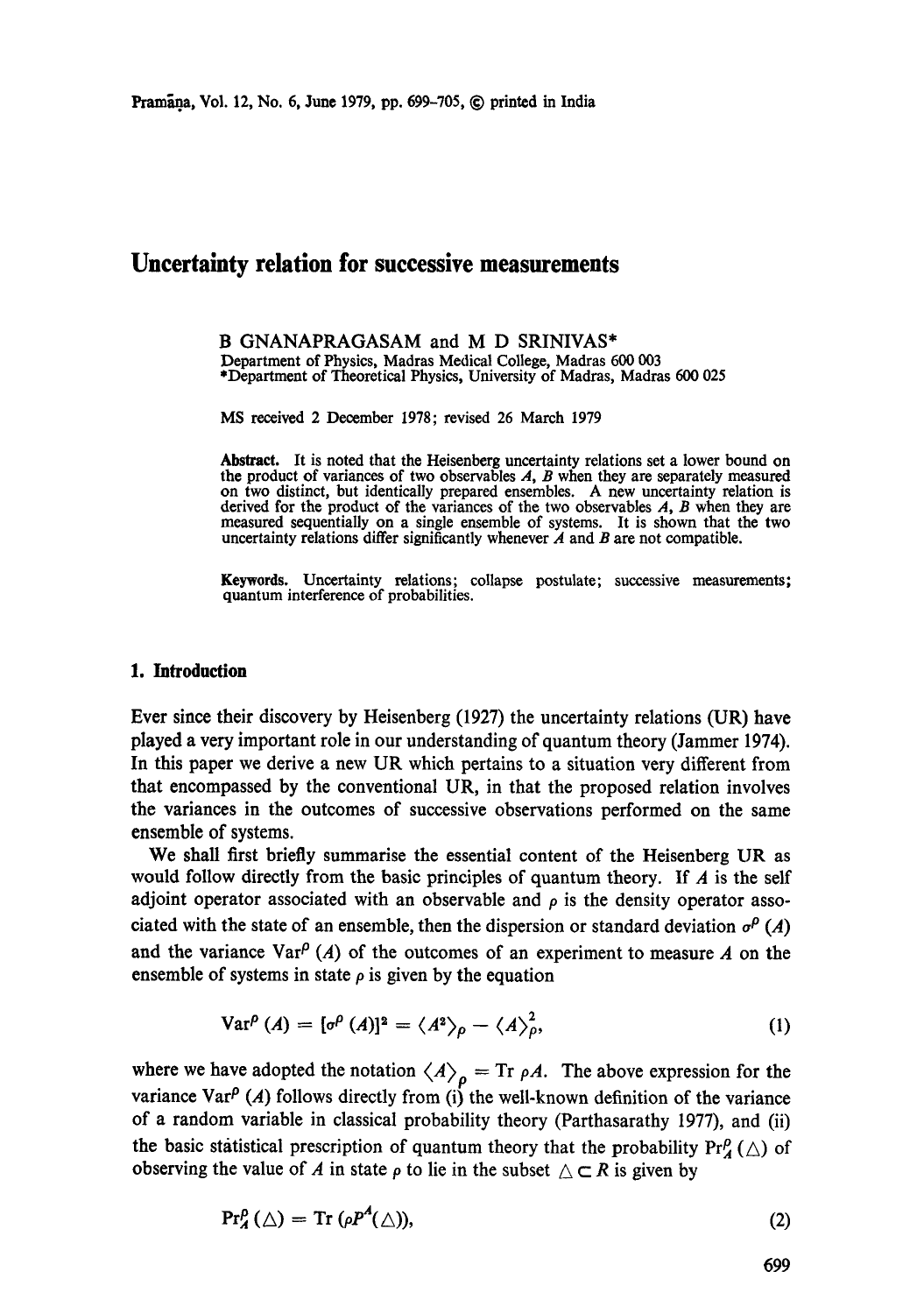where  $\triangle \rightarrow P^A$  ( $\triangle$ ) is the spectral measure associated with A. Similarly, if B is another observable (self adjoint operator), then the variance  $\text{Var}^{\rho}(B)$  is given by

$$
Var^{\rho}(B) = (\sigma^{\rho}(B))^2 = \langle B^2 \rangle_{\rho} - \langle B \rangle_{\rho}^2.
$$
 (3)

Based on the positivity properties of the density operator  $\rho$ , and the self adjointness of the operators  $A$ ,  $B$  it has now become a routine exercise to derive\* the following (Schrödinger form of the) Heisenberg UR (Robertson 1929; Schrödinger 1930):

$$
[\sigma^{\rho}(A)\sigma^{\rho}(B)]^2 \geqslant \left\{ \frac{\langle AB + BA \rangle_{\rho}}{2} - \langle A \rangle_{\rho} \langle B \rangle_{\rho} \right\}^2 + \left\{ \frac{\langle AB - BA \rangle_{\rho}}{2i} \right\}^2.
$$
 (4)

In order to clearly appreciate the meaning of the  $UR(4)$  it is very essential to realise that  $\sigma^{\rho}(A)$  and  $\sigma^{\rho}(B)$  as defined by (1), (3) refer to the following experimental situations:  $\sigma^{\rho}(A)$  (respectively.  $\sigma^{\rho}(B)$ ) is the dispersion in the outcome of an experiment to measure *A(B)* on an ensemble of systems prepared in state p, *when no other measurements are carried out prior to* the observation of A(B). The italicised clause 'when no... of *A(B)'* in the previous statement follows from the fact that in defining the variances (1), (3), no use is made of the so-called' collapse postulate' which is essential for any discussion of the state of the system (and also of subsequent observations performed on it), after any given observation has been carried out. In fact it is noteworthy that the entire analysis leading upto the  $UR(4)$  can be carried out without any reference being made to the collapse postulate.

Another important feature of the UR(4), which has been emphasized by Levy-Leblond (1972) is that in (4) there is no restriction whatsoever that the measurements of  $A$  and  $B$  must be carried out at the same time. In fact we shall hereafter adopt the Heisenberg picture of evolution and replace A, B in (1)-(4) by  $A(t_1)$  and  $B(t_2)$  where, for the time being, the times  $t_1$ ,  $t_2$  are arbitrary. Thus the UR(4) are as much valid for nonsimultaneous measurements as for simultaneous measurements. Moreover, for the case of nonsimultaneous measurements UR(4) are the same irrespective of which of the observations  $(A(t_1)$  or  $B(t_2)$ ) is being carried out at an earlier time. This is because, even in the case of nonsimultaneous measurements, it should be clearly understood that  $\sigma^p(A(t_1))$  (respectively  $\sigma^p(B(t_2))$ ) is the dispersion in the outcome of an experiment to measure  $A(t_1)$  ( $B(t_2)$ ) on an ensemble of systems prepared in state  $\rho$ , with the stipulation that no other measurements are carried out prior to the observation of  $A(t_1) (B(t_2))$  at time  $t_1$  ( $t_2$ ). In other words, while computing  $\sigma^p(A(t_1))$  and  $\sigma^p(B(t_2))$  according to equations (1) and (3) we consider a situation in which two

<sup>\*</sup>It should be mentioned that in eq. (1), (3) and in the usual derivation of eq, (4), there is always the implicit assumption that the operators A, B are bounded. For unbounded observables (like position, momentum, etc.) the derivation of (4) should be based on a careful consideration of the various domains of definition in each individual case, and it will be seen that in general the eq. (4) will make sense for a restricted class of states only (see for example Gesztesy and Pittner 1978).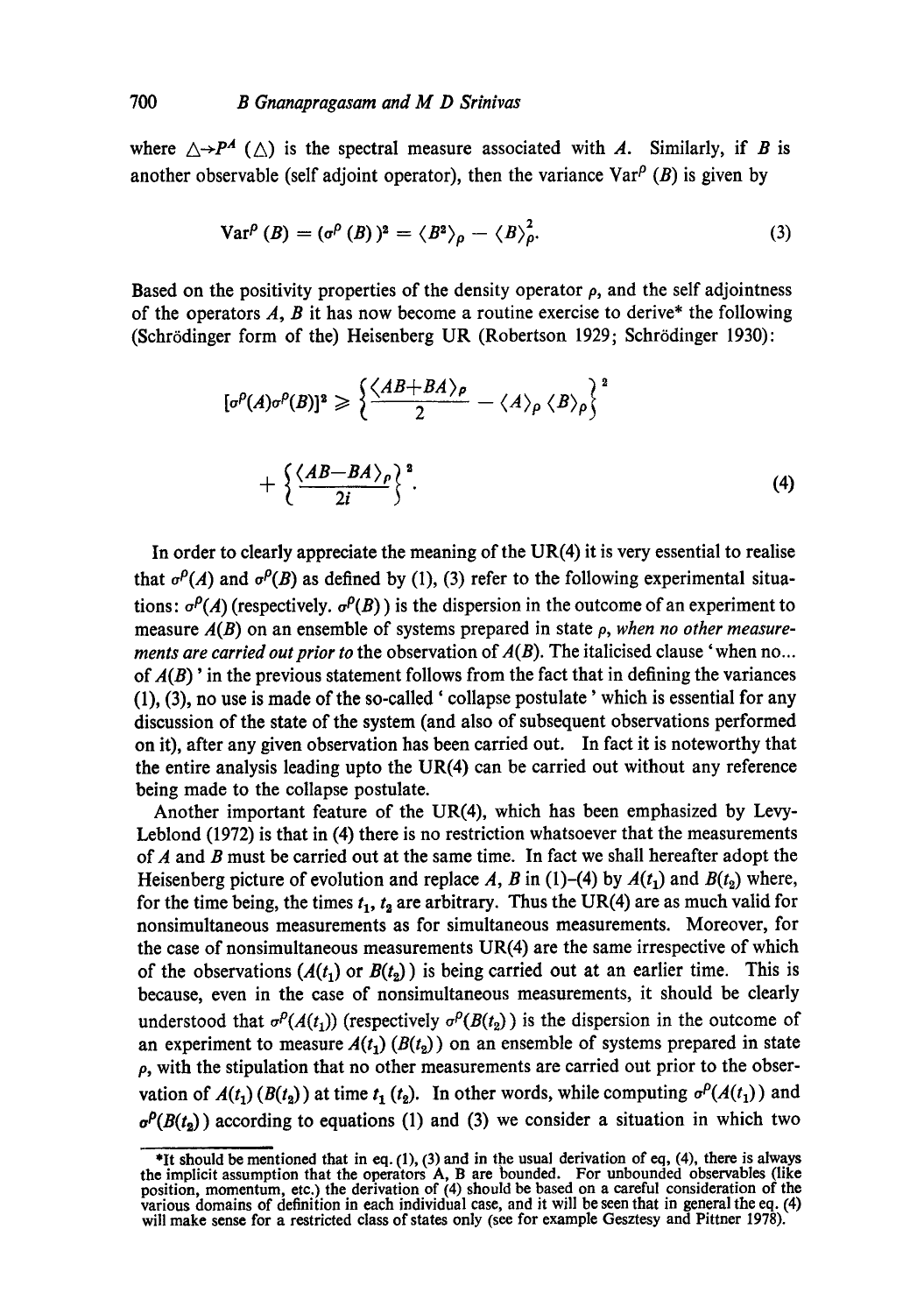*different* ensembles are prepared *identically* (in state p), and each of them is *separately*  subjected to a different experiment—in one case to measure  $A(t_1)$  and in the other case to measure  $B(t<sub>2</sub>)$ . We shall therefore refer to the Heisenberg uncertainty relation (4) as the' *uncertainty relation for distinct measurements'* (URDM).

# **2. Uncertainty relation for successive measurements**

In this section we shall consider an altogether different situation in which an ensemble of systems is prepared in state  $\rho$  and is first subjected to a measurement of  $A(t_1)$  at time  $t_1$ . The same ensemble is later subjected to a measurement of  $B(t_2)$  at time  $t_2 > t_1$ . Let

$$
\sigma_{A(t_1), B(t_2)}^{\rho}(A(t_1))
$$
 (respectively  $\sigma_{A(t_1), B(t_2)}^{\rho}(B(t_2)))$ 

denote the dispersion in the resulting outcome for  $(A(t_1)) (B(t_2))$  when the ensemble (originally prepared in state  $\rho$ ) is subjected to the sequence of measurements  $\{A(t_1),\}$  $B(t_2)$  in that order.\* In order to compute these dispersion, we will have to take recourse to the collapse postulate which fixes the state of the system after the first experiment to measure  $A(t_1)$  has been carried out. For this purpose we shall restrict ourselves to the case where  $A(t_1)$  and  $B(t_2)$  are bounded observables with purely discrete spectra and the following spectral decompositions:

$$
A(t_1) = \sum_i \lambda_i P_i(t_1), \qquad (5)
$$

$$
B(t_2) = \sum_j \mu_j Q_j(t_2), \qquad (6)
$$

where  $\lambda_i$ ,  $\mu_j$  are eigenvalues and  $P_i$ ,  $Q_j$  are the associated eigenprojectors. For such observables, the collapse postulate may now be stated as follows (von Neumann 1955; Luders 1951; Furry 1966). If the value  $\lambda_t$  is observed as a result of measuring  $A(t_1)$ on a system originally in state  $\rho$ , then the state of the system after the measurement will be

$$
\rho' = P_i(t_1) \rho P_i(t_1) / Tr [P_i(t_1) \rho P_i(t_1)].
$$

From the above equation it follows that the joint probability

$$
\Pr^{\rho}_{A(t_1), B(t_2)} (\lambda_t, \mu_j)
$$

that the values  $\lambda_i$  and  $\mu_j$  will result, when we observe  $A(t_1)$ ,  $B(t_2)$  (in that order) on an ensemble of systems in state  $\rho$ , is given by the equation (Wigner 1971)

$$
\Pr_{A(t_1), B(t_2)}^{\rho} (\lambda_i, \mu_j) = \text{Tr} [Q_j(t_2) P_i(t_1) \rho P_i(t_1) Q_j(t_2)]. \tag{7}
$$

<sup>\*</sup>If we were to follow the same notation, then the dispersions  $a^P(A(t))$  and  $a^P(B(t_2))$  defined in the last section can be more precisely written as  $\sigma_{A(t_1)}^{\rho}(A(t_1))$  and  $\sigma_{B(t_2)}^{\rho}(B(t_2))$  respectively.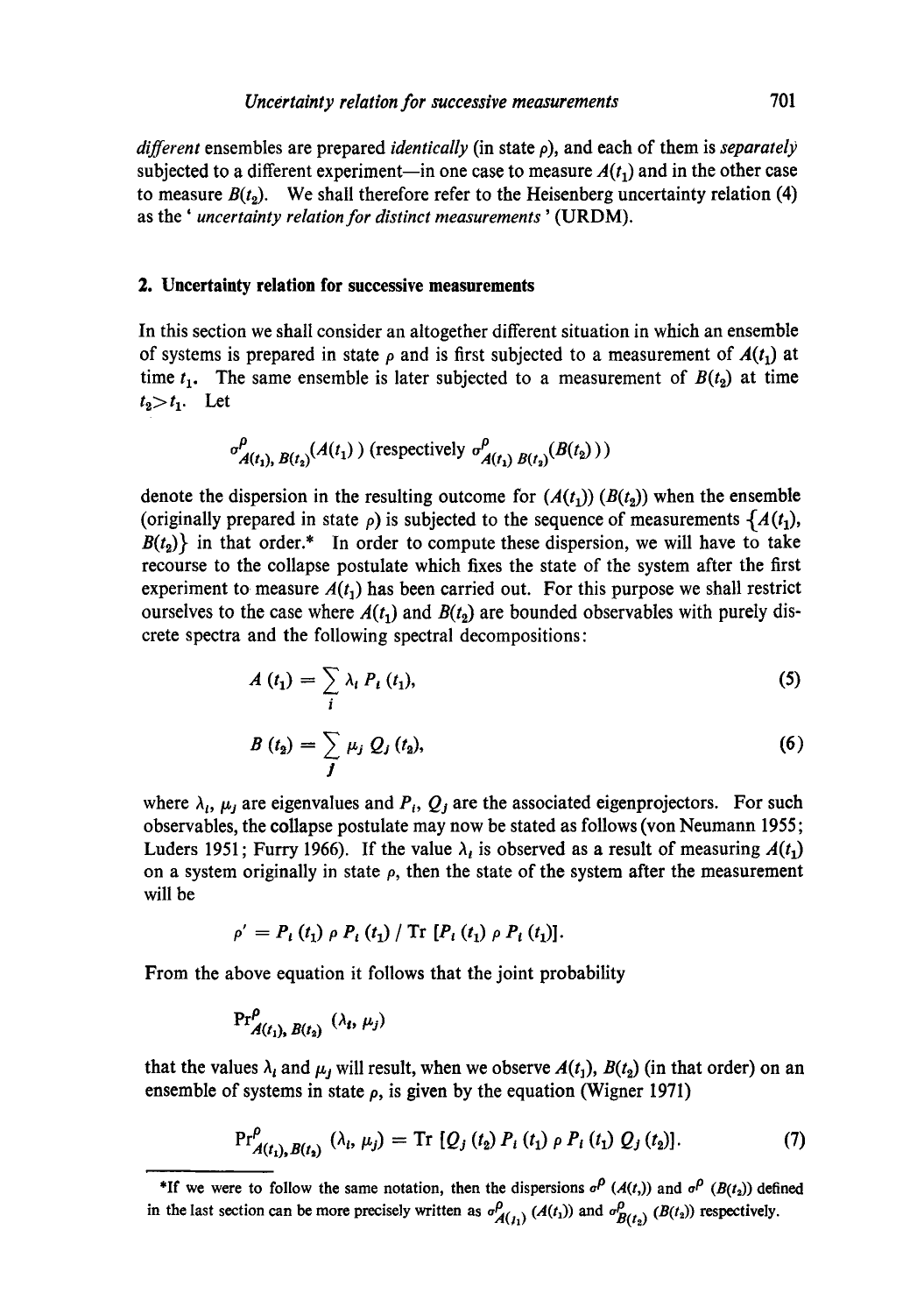The dispersions

$$
\sigma_{A(t_1), B(t_1)}^{\rho}
$$
 [ $A(t_1)$ ] and  $\sigma_{A(t_1), B(t_2)}^{\rho}$  [ $B(t_2)$ ]

**now given by the equations** 

$$
\left[\sigma_{A(t_1), B(t_2)}^{\rho}\left[A(t_1)\right]\right]^2 = \sum \lambda_i^2 \Pr_{A(t_1), B(t_2)}^{\rho} (\lambda_i, \mu_j)
$$

$$
- \left\{\sum_{i,j} \lambda_i \Pr_{A(t_1), B(t_2)}^{\rho} (\lambda_i, \mu_j)\right\}^2; \tag{8}
$$

$$
\left[\sigma_{A(t_1), B(t_2)}^{\rho} [B(t_2)]\right]^2 = \sum \mu_i^2 \Pr_{A(t_1), B(t_2)}^{\rho} (\lambda_i, \mu_j)
$$
  
-  $\left\{\sum_{i,j} \mu_j \Pr_{A(t_1), B(t_2)}^{\rho} (\lambda_i, \mu_j)\right\}^2$ . (9)

**To** start with we may note that we have the relation

$$
\sigma_{A(t_1), B(t_2)}^{\rho} [A(t_1)] = \sigma^{\rho} [A(t_1)], \qquad (10)
$$

where the r.h.s. is the dispersion defined by equation (1) (with  $A(t_1)$  replacing A). Equation (10) follows directly from (8), if we employ (5) and (7) together with the cyclic invariance of the trace and the standard properties of the eigenprojectors such as

$$
P_i P_j = \delta_{ij} P_i, \sum_i P_i = I, \text{ etc.}
$$

Equation (10) is just a statement of the principle of casuality that later measurements do not affect the statistics of the outcome of earlier experiments. We can also similarly reduce equation (9) with the help of (6) and (7) to the following form

$$
\sigma_{A(t_1), B(t_2)}^{\rho}[B(t_2)] = \sigma^{\overline{\rho}}[B(t_2)], \qquad (11)
$$

where 
$$
\bar{\rho} = \sum_{i} P_i(t_1) \rho P_i(t_1).
$$
 (12)

is a density operator which of course depends on  $\rho$  and  $A(t_1)$ .

From equations (5), (11) and (12) we can easily show that the following relation holds:

$$
\sigma_{A(t_1), B(t_2)}^{\rho} (A(t_1) = \sigma^{\bar{\rho}} (A(t_1)).
$$
\n(13)

Hence, we can employ the relation (4) for the state  $\overline{\rho}$  and conclude that

$$
\begin{aligned}\n\left[\sigma_{A(t_1), B(t_2)}^{\rho} (A(t_1)) \sigma_{A(t_1), B(t_2)}^{\rho} (B(t_2))\right]^2 &= [\sigma^{\rho} (A(t_1)) \sigma^{\rho} (B(t_2))]^2 \\
&\geqslant \left\{\frac{\langle A(t_1) B(t_2) + B(t_2) A(t_1) \rangle_{\bar{\rho}}}{2} - \langle A(t_1) \rangle_{\bar{\rho}} \langle B(t_1) \rangle_{\bar{\rho}}\right\}^2 \\
&\quad + \left\{\frac{\langle A(t_1) B(t_2) - B(t_2) A(t_1) \rangle_{\bar{\rho}}}{2i}\right\}^2\n\end{aligned} \tag{14}
$$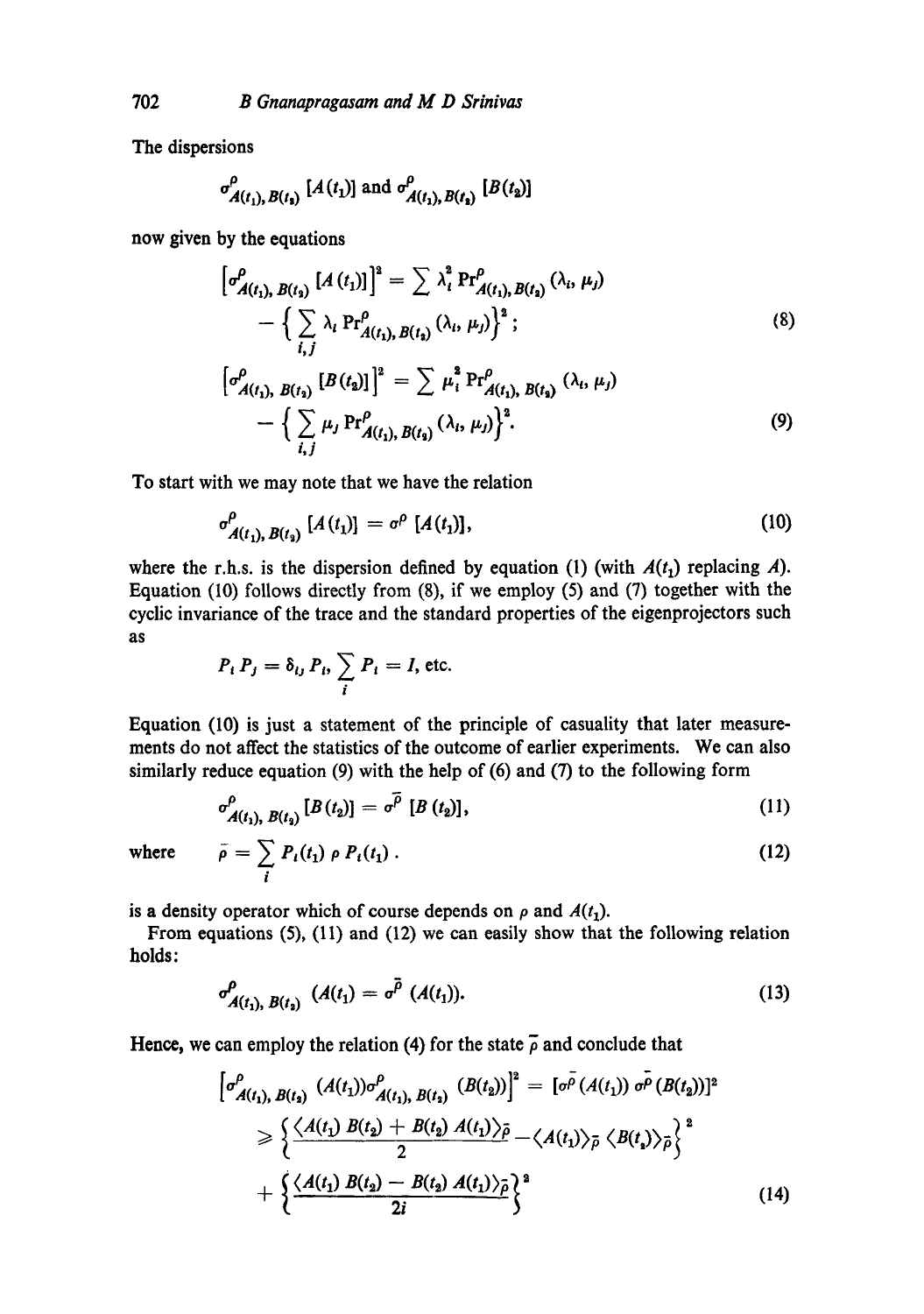Finally, by employing equation (13) we can show that the second term in the above relation (14) vanishes, and the first term can be simplified to yield the UR.

$$
\begin{aligned}\n\left[\sigma_{A(t_1), B(t_1)}^{\rho} \left(A(t_1)\right) \sigma_{A(t_1), B(t_2)}^{\rho} \left(B(t_2)\right)\right]^2 \\
&\geq \left[\left\langle A(t_1) \left\{E^{A(t_1)} B(t_2)\right\}\right\rangle_{\rho} \left\langle A(t_1)\right\rangle_{\rho} \left\langle E^{A(t_1)} B(t_2)\right\rangle_{\rho}\right]^2,\n\end{aligned} \tag{15}
$$

where  $E^{A(t_1)} B(t_2)$  denotes the self adjoint operator

$$
E^{A(t_1)} B(t_2) = \sum_i P_i(t_1) B(t_2) P_i(t_1).
$$
 (16)

Equation (15), (together with (16)) constitutes a new UR which, unlike (4), sets a lower bound on the product of variances of two observables  $A(t_1)$ ,  $B(t_2)$  when they are measured (in that order) on the same ensemble of systems originally prepared in state p. We shall therefore refer to the relation (15) as the ' *uncertainty relation for successive measurements'* (URSM).

At the outset it should be emphasised that all the crucial differences between the relations (4) and (15) arise because of the so-called' quantum interference of probabilities' (Srinivas 1978 and references cited therein) which is essentially the basic nonclassical feature of quantum theory that the statistics of the outcomes of an experiment to measure  $B(t_2)$  is dependent on whether or not an experiment to measure  $A(t_1)$  has been carried out on the same ensemble of systems earlier. It is this feature which, (via the collapse postulate), gives rise to the difference between the dispersions

$$
\sigma^{\rho}
$$
 [B(t<sub>2</sub>)] and  $\sigma^{\rho}_{A(t_1), B(t_2)}$  [B(t<sub>2</sub>)].

However, if we consider two observables  $A(t_1)$ ,  $B(t_2)$  which are compatible, in the sense that

$$
[A(t_1), B(t_2)] \equiv A(t_1) B(t_2) - B(t_2) A(t_1) = 0, \qquad (17)
$$

then we can show the following:

(i) 
$$
\sigma_{A(t_1), B(t_2)}^{\rho} [B(t_2)] = \sigma^{\rho} [B(t_2)], \qquad (18)
$$

where the r.h.s, is as defined in equation (3).

(ii) The relations URDM (4) and URSM (15) themselves become identical, and can be expressed in the following simple form:

$$
\sigma^{\rho} (A(t_1)) \sigma^{\rho} (B(t_2)) = \sigma^{\rho}_{A(t_1), B(t_2)} (A(t_1) \sigma^{\rho}_{A(t_1), B(t_2)} B(t_2))
$$
  
\n
$$
\geq |\langle A(t_1) B(t_2) \rangle_{\rho} - \langle A(t_1) \rangle_{\rho} \langle B(t_2) \rangle_{\rho} |.
$$
 (19)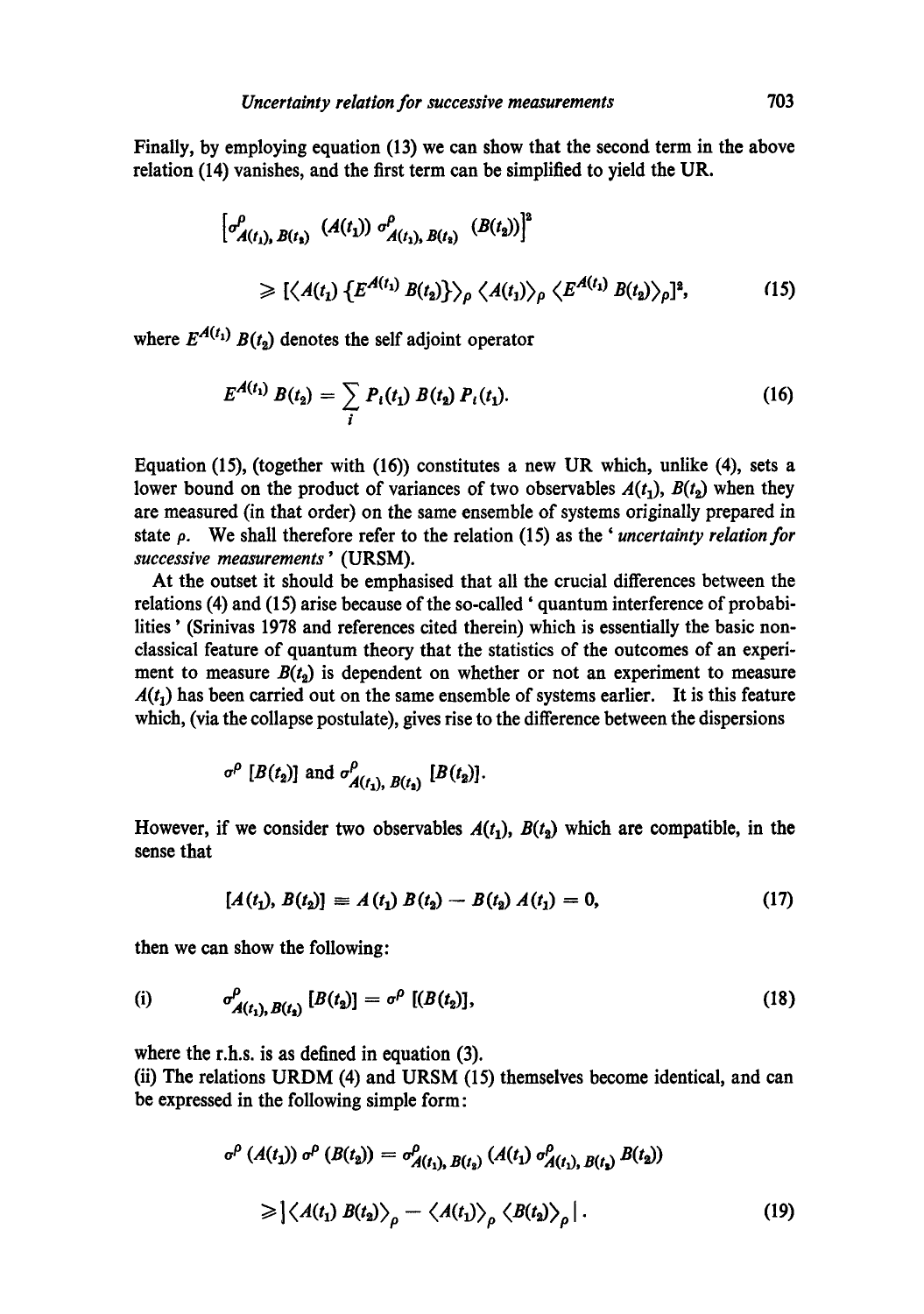Thus, for the case of two compatible observables, there is just a single uncertainty relation (19), and it is also analogous to the well-known relation in classical probability theory (Parthasarathy 1977).

$$
\sigma(X)\sigma(Y)\geqslant \left|\left\langle XY\right\rangle - \left\langle X\right\rangle \left\langle Y\right\rangle\right|,\tag{20}
$$

which is valid for any two random variables  $X$ ,  $Y$ . In fact, the relation (20) may therefore be called the ' *Uncertainty relation in classical probability theory '.* 

When the observables  $A(t_1)$  and  $B(t_2)$  are not compatible, the URSM(15) is totally different from the URDM (4). Also, the relation (15) itself is valid only when  $t_1 < t_2$ —i.e., the measurement of  $A(t_1)$  is carried out prior to the measurement of *B*( $t_2$ ). For times  $t_1 > t_2$ , we will have to employ a URSM in which  $A(t_1)$  and  $B(t_2)$ are interchanged in equation (15).

Another very important difference between the relations (4) and (15) arises from the fact that the operators

$$
A(t_1) \text{ and } E_{B(t_2)}^{A(t_1)}
$$

(as given by (16) commute with each other, irrespective of what particular observable  $B(t<sub>2</sub>)$  is chosen for the later measurement. Hence we have the rather surprising result that the lower bound on the product of the dispersions

$$
\sigma_{A(t_1), B(t_2)}^{\rho} (A(t_1))
$$
 and  $\sigma_{A(t_1), B(t_2)}^{\rho} (B(t_2))$ 

as given by the URSM (15) is *always zero.* In fact this lower bound will be attained, (irrespective of whether or not the observables  $A(t_1)$  and  $B(t_2)$  commute with each other), for all those states which are obtained by mixing the various simultaneous eigenstates of the commuting operators

$$
A(t_1) \text{ and } E^{A(t_1)} B(t_2).
$$

We may note in passing that the URSM (15) is valid even when  $B(t_2)$  is not restricted to be an observable with a purely discrete spectrum. However, in order to extend the URSM (15) for cases when  $A(t_1)$  is arbitrary, we shall have to first extend the collapse postulate to observables with continuous spectra--a problem which has eluded a definitive solution so far (Davies 76).

## **Acknowledgement**

**The authors are highly indebted to M Seetharaman for helpful discussions and suggestions.**